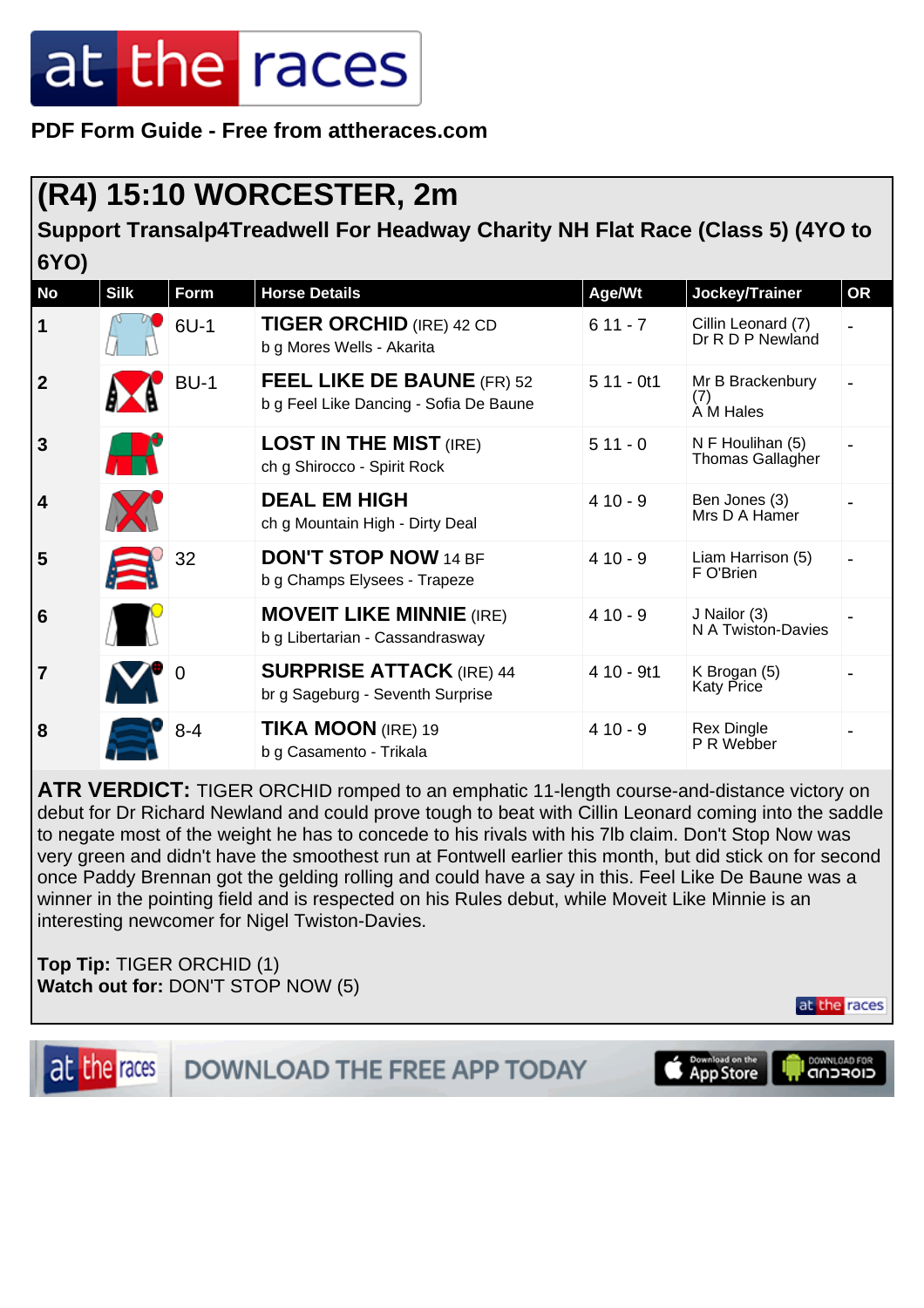**PDF Form Guide - Free from attheraces.com**

#### **(R5) 15:20 SALISBURY, 1m 1f 201y**

#### **Adaay Standing At Whitsbury Manor British EBF Maiden Stakes (Class 4) (3YO**

| plus)  |             |             |                                                                    |              |                                      |           |
|--------|-------------|-------------|--------------------------------------------------------------------|--------------|--------------------------------------|-----------|
| No(Dr) | <b>Silk</b> | <b>Form</b> | <b>Horse Details</b>                                               | Age/Wt       | Jockey/Trainer                       | <b>OR</b> |
| 1(2)   |             |             | <b>DAANY</b> (IRE)<br>b g Pivotal - Ejadah                         | $410 - 0$    | A Kirby<br>Mitchell Hunt             |           |
| 2(6)   |             | 835-        | <b>GOLDEN CRUSADER (FR) 275</b><br>b g Golden Horn - Ihsas         | $39 - 2$     | David Probert<br>A M Balding         | 79        |
| 3(7)   |             |             | <b>JOY COAST (USA)</b><br>ch c Kitten's Joy - Ivory Coast          | $39 - 2t1p1$ | Ray Dawson (3)<br>I Mohammed         |           |
| 4(4)   |             | 62          | <b>KHAIZ</b> (IRE) 11 BF<br>ch c Dubawi - Nightime                 | $39 - 2$     | James Doyle<br>C Appleby             |           |
| 5(5)   |             | 32          | KOLISI (IRE) 31<br>b g Harzand - Wild Step                         | $39 - 2$     | Tom Marquand<br>W J Haggas           |           |
| 6(10)  |             | $8-$        | <b>MARCHING ARMY 277</b><br>ch g Iffraaj - Show Day                | $39 - 2$     | <b>Hector Crouch</b><br>S bin Suroor |           |
| 7(8)   |             | 836         | <b>MR SENSIBLE</b> (USA) 16<br>b c Street Sense - Laura's Pleasure | $39 - 2$     | David Egan<br>David Loughnane        | 75        |
| 8(3)   |             |             | <b>LOVING KISS (IRE)</b><br>b f Le Havre - Loving Things           | $38 - 11$    | Jason Watson<br>D Menuisier          |           |
| 9(9)   |             | 75          | <b>MOWALEDA</b> (USA) 20<br>b f Distorted Humor - Basaata          | $38 - 11$    | Jim Crowley<br><b>B</b> J Meehan     |           |
| 10(1)  |             | 00          | <b>PIROUETTE QUEEN 112</b><br>ch f Pivotal - Something Exciting    | $38 - 11$    | JF Egan<br>D R C Elsworth            |           |

**ATR VERDICT:** The Andrew Balding-trained GOLDEN CRUSADER offered plenty of promise as a juvenile and has the potential to improve on his seasonal reappearance, his first start since having a gelding operation. Kolisi and Khaiz represent top yards and, having both shown improved form on their most recent outings, look capable of getting in the mix once again.

**Top Tip:** GOLDEN CRUSADER (2) **Watch out for:** KOLISI (5)

at the races **DOWNLOAD THE FREE APP TODAY**  at the races

CIORCOD

Download on the<br>App Store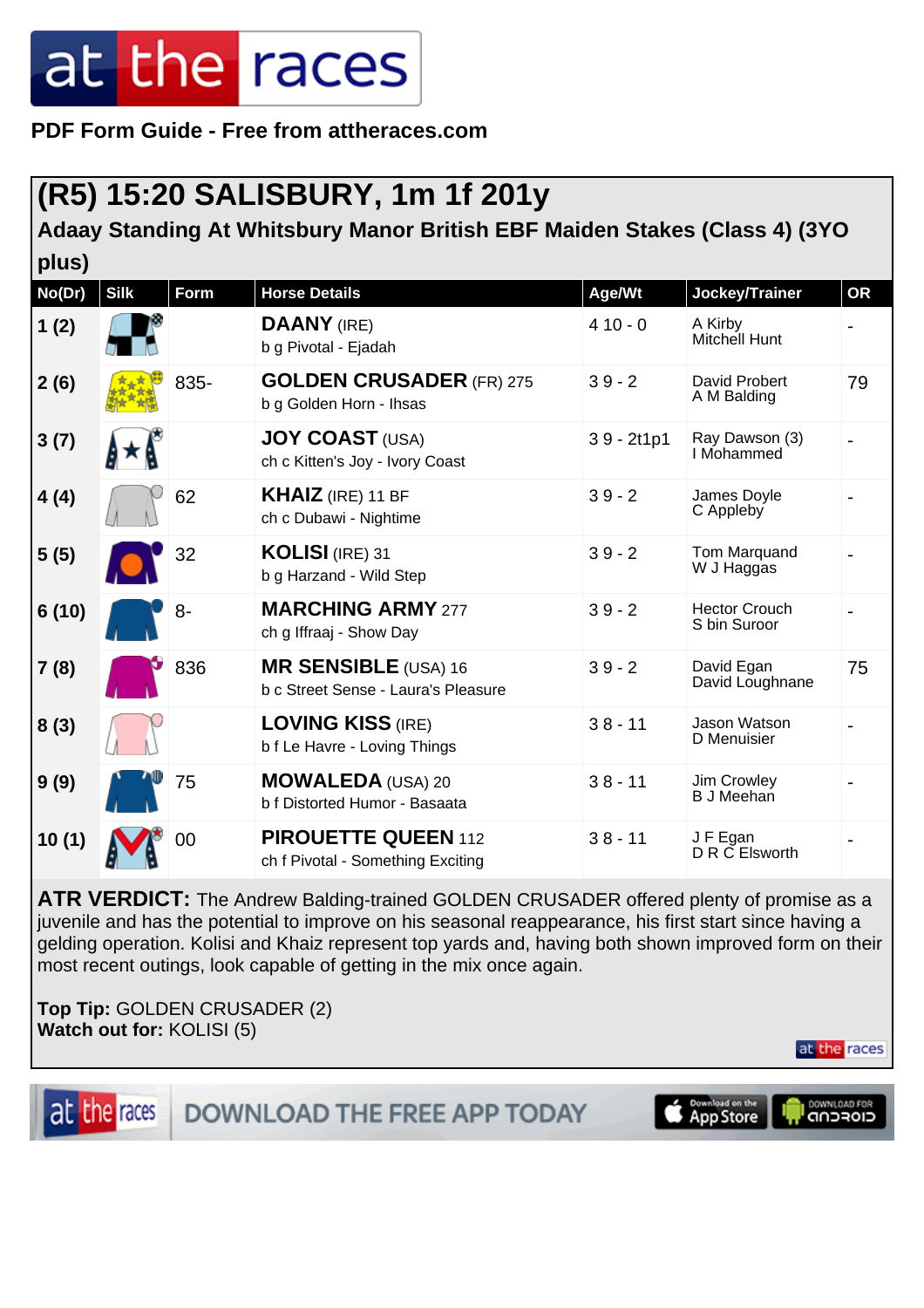**PDF Form Guide - Free from attheraces.com**

| (R4) 15:30 CARLISLE, 7f 173y<br>Stablemate By AGMA Carlisle Bell Handicap (Class 4) (3YO plus) |             |         |                                                                    |            |                                       |    |  |
|------------------------------------------------------------------------------------------------|-------------|---------|--------------------------------------------------------------------|------------|---------------------------------------|----|--|
| No(Dr)                                                                                         | <b>Silk</b> | Form    | <b>Horse Details</b>                                               | Age/Wt     | Jockey/Trainer                        | OR |  |
| 1(6)                                                                                           |             | 532152  | <b>HOWZER BLACK</b> (IRE) 12 C D<br>br g Requinto - Mattinata      | $59 - 9h$  | S A Gray<br>K Dalgleish               | 85 |  |
| 2(15)                                                                                          |             | 647476  | HAYADH 12 D<br>gr g Oasis Dream - Warling                          | $89 - 9$   | Billy Garritty (3)<br>Harvey Bastiman | 85 |  |
| 3(1)                                                                                           |             | 189162  | <b>FRED 11</b><br>ch g Frankel - Deirdre                           | $49 - 9$   | <b>B A Curtis</b><br>M Johnston       | 85 |  |
| 4(12)                                                                                          |             | 2-14532 | <b>CHICHESTER 14 D</b><br>b g Dansili - Havant                     | 49 - 9tp1  | J Fanning<br>K Dalgleish              | 85 |  |
| 5(3)                                                                                           |             | 5/90590 | <b>WAARIF (IRE) 11 CD</b><br>b g Arcano - Indian Belle             | $89 - 8v$  | <b>Connor Beasley</b><br>D O'Meara    | 84 |  |
| 6(17)                                                                                          |             | 283672  | <b>BABY STEPS 49 C</b><br>b g Paco Boy - Stepping Out              | $59 - 7$   | <b>DOUBTFUL</b><br>David Loughnane    | 83 |  |
| 7(5)                                                                                           |             | 29-9420 | <b>GALLIPOLI</b> (IRE) 25 D<br>b g Compton Place - Altadena Lady   | $89 - 7v$  | T Hamilton<br>R A Fahey               | 83 |  |
| 8(16)                                                                                          |             | 451-022 | <b>STAR SHIELD 4 D</b><br>ch g Helmet - Perfect Star               | $69 - 7p$  | D Tudhope<br>D O'Meara                | 83 |  |
| 9(2)                                                                                           |             | 13-5684 | <b>GLOBAL SPIRIT 11 D</b><br>b g Invincible Spirit - Centime       | $69 - 6$   | Jason Hart<br>R G Fell                | 82 |  |
| 10(8)                                                                                          |             | 610-221 | <b>GARDEN OASIS 21 D</b><br>b g Excelebration - Queen Arabella     | $69 - 5p$  | D Allan<br>T D Easterby               | 81 |  |
| 11 (4)                                                                                         |             | 447-112 | <b>BILLHILLY</b> (GER) 26 D BF<br>b g Sea The Stars - Boccassini   | $49 - 5$   | R Kingscote<br>Charlie Fellowes       | 81 |  |
| 12<br>(11)                                                                                     |             | 220-746 | HAJJAM 21 D<br>b g Paco Boy - Amanda Carter                        | $79 - 4$   | D Nolan<br><b>Liam Bailey</b>         | 80 |  |
| 13<br>(10)                                                                                     |             | 213694  | <b>CHOOKIE DUNEDIN 12</b><br>b g Epaulette - Lady Of Windsor       | $69 - 4$   | Callum Rodriguez<br>K Dalgleish       | 80 |  |
| 14(7)                                                                                          |             | 215-356 | <b>ULSHAW BRIDGE</b> (IRE) 113 D<br>b g High Chaparral - Sharaarah | $69 - 3bt$ | Rowan Scott<br><b>Ed Bethell</b>      | 79 |  |
| 15<br>(14)                                                                                     |             | 212196  | <b>DEFENCE TREATY (IRE) 11 D</b><br>b g Dandy Man - Just Like Ivy  | $59 - 3p$  | P Hanagan<br>R A Fahey                | 79 |  |
| 16<br>(13)                                                                                     |             | 430-404 | <b>GET KNOTTED</b> (IRE) 21 CD<br>ch g Windsor Knot - Genuinely    | $99 - 2p$  | P Mulrennan<br>M Dods                 | 78 |  |
| 17 (9)                                                                                         |             | 222-115 | <b>LION TOWER</b> (IRE) 11 D<br>b g Exceed and Excel - Memorial    | $49 - 2v$  | S H James<br><b>Grant Tuer</b>        | 78 |  |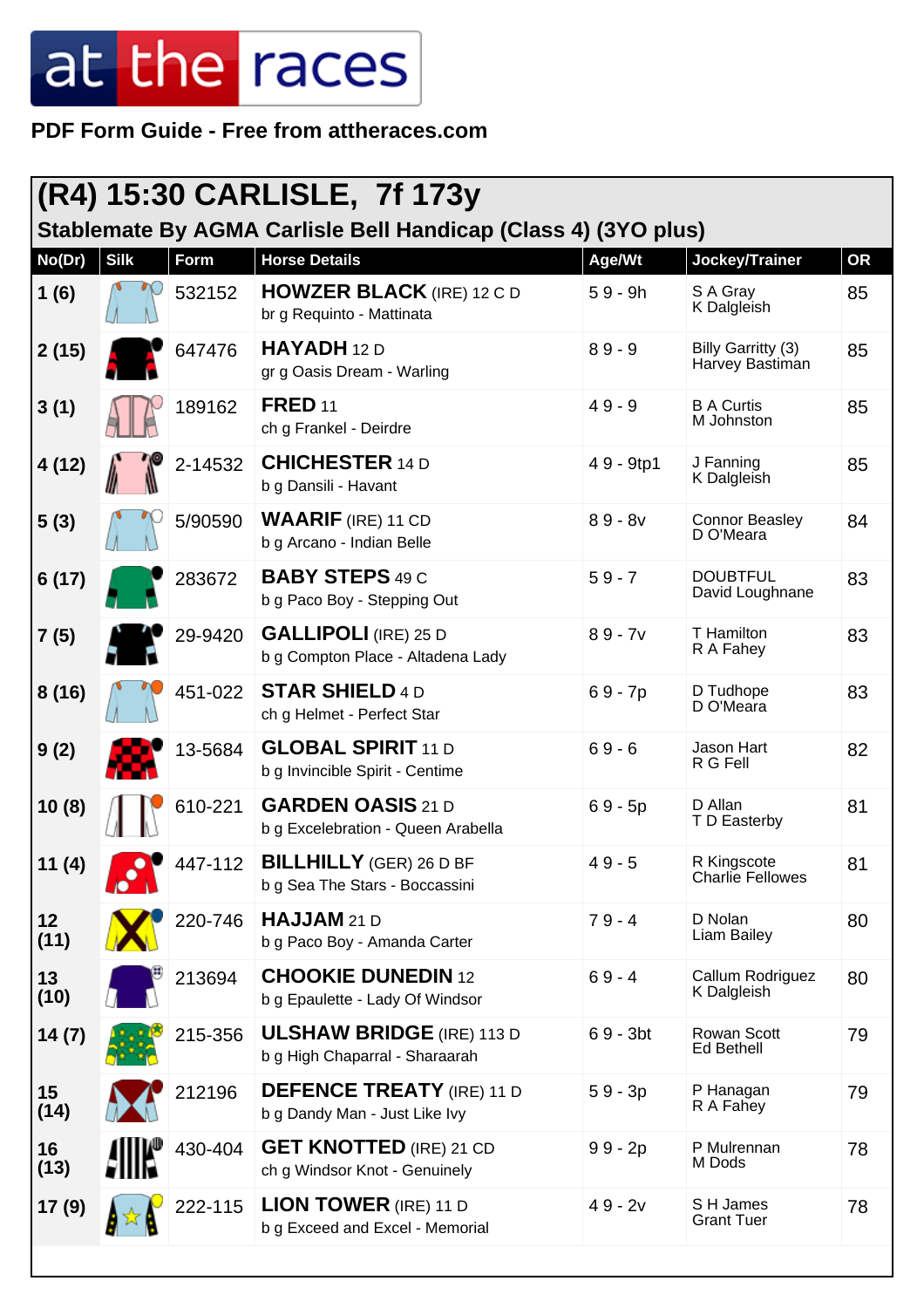**PDF Form Guide - Free from attheraces.com**

| (R5) 15:45 WORCESTER, 2m                                                  |             |            |                                                                        |             |                                            |           |  |
|---------------------------------------------------------------------------|-------------|------------|------------------------------------------------------------------------|-------------|--------------------------------------------|-----------|--|
| Cheesy House Tunes And Jockey Brothers Maiden Hurdle (Class 4) (4YO plus) |             |            |                                                                        |             |                                            |           |  |
| <b>No</b>                                                                 | <b>Silk</b> | Form       | <b>Horse Details</b>                                                   | Age/Wt      | Jockey/Trainer                             | <b>OR</b> |  |
| $\mathbf 1$                                                               |             | $27/58 -$  | <b>BIG G 233</b><br>b g Cityscape - Crazy                              | $611 - 4$   | Sam Twiston-Davies   _<br>Dr R D P Newland |           |  |
| $\boldsymbol{2}$                                                          |             | $56/8 - 3$ | <b>CAPTAIN IVAN</b> (IRE) 31<br>ch g Stowaway - Western Starlight      | $711 - 4$   | K Brogan (5)<br>Johnny Farrelly            |           |  |
| $\mathbf{3}$                                                              |             | 7953-77    | <b>DEEP INFERNO (IRE) 11</b><br>b g Flemensfirth - Waist Deep          | $511 - 4p$  | Miss H C Tucker (7)<br>Miss L Hurley       |           |  |
| 4                                                                         |             | 33         | <b>EDINBURGH CASTLE (IRE) 13</b><br>b g Sea The Stars - Evensong       | $511 - 4$   | Jonjo O'Neill Jr.<br>Jonjo O'Neill         | 109       |  |
| 5                                                                         |             | 0/8        | <b>GRIS D'OUDAIRIES (FR) 42</b><br>gr g Policy Maker - Ukalee          | $511 - 4$   | Nick Scholfield<br><b>Henry Oliver</b>     |           |  |
| 6                                                                         |             |            | <b>KING'S PROCTOR (IRE)</b><br>b g Cape Cross - Alimony                | $611 - 4t$  | <b>Harry Reed</b><br>M F Harris            |           |  |
| $\overline{\mathbf{7}}$                                                   |             | 48-85      | <b>MONYMUSK LAD (IRE) 15</b><br>b g Califet - Tasanak                  | $511 - 4h$  | T J O'Brien<br>P J Hobbs                   |           |  |
| 8                                                                         |             | 0-9F8      | <b>MUDDLED UP 11</b><br>b g Battle Of Marengo - Just Josie             | $511 - 4$   | Jack Tudor (3)<br>Christian Williams       |           |  |
| 9                                                                         |             | $26 -$     | <b>OUR COLOSSUS</b> (IRE) 98 BF<br>b g Yeats - Itsalark                | $611 - 4t1$ | P J Brennan<br>F O'Brien                   |           |  |
| 10                                                                        |             | 2-6        | <b>PLANNED PARADISE (IRE) 31</b><br>b g Westerner - Quel Bleu          | $511 - 4$   | James Best<br>N P Mulholland               |           |  |
| 11                                                                        | محالف       | 04-        | <b>SHARP SUITED 154 (41F)</b><br>b g Dansili - Appearance              | $611 - 4t1$ | <b>B S Hughes</b><br><b>B</b> Ellison      |           |  |
| 12                                                                        |             | 439-       | <b>SWEDISHHORSEMAFIA (IRE) 170</b><br>b g Shantou - Carrigmoorna Style | $611 - 4t1$ | J Nailor (3)<br>Sam Thomas                 |           |  |
| 13                                                                        |             | 353422/    | <b>ZAYRIYAN</b> (IRE) 655 (81F)<br>ch g Shamardal - Zariyna            | $611 - 4tp$ | James Bowen<br>Ali Stronge                 | 104       |  |
| 14                                                                        |             |            | <b>OTTAVIO</b><br>b g Nathaniel - Our Queen of Kings                   | $410 - 13$  | <b>Charlie Hammond</b><br>Dr R D P Newland |           |  |
| 15                                                                        |             | 7          | <b>PORT LOCKROY</b> (FR) 8<br>b g Australia - Synchronic               | $410 - 13$  | R T Dunne<br>Sheila Lewis                  |           |  |
|                                                                           |             |            |                                                                        |             |                                            |           |  |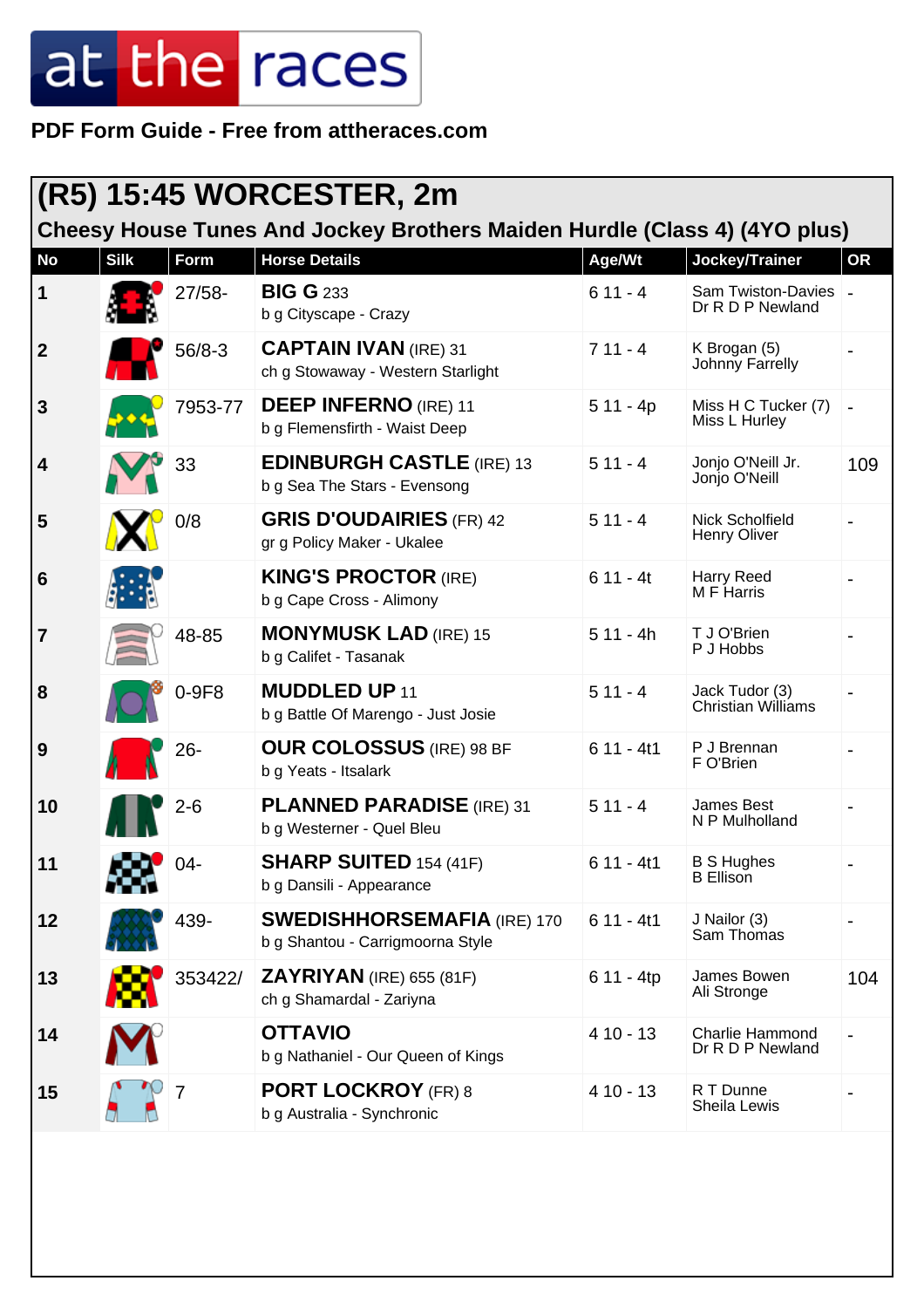**PDF Form Guide - Free from attheraces.com**

| (R5) 16:05 CARLISLE, 1m 3f 39y                        |             |             |                                                                       |              |                                      |           |  |
|-------------------------------------------------------|-------------|-------------|-----------------------------------------------------------------------|--------------|--------------------------------------|-----------|--|
| <b>Cumberland Plate Handicap (Class 4) (3YO plus)</b> |             |             |                                                                       |              |                                      |           |  |
| No(Dr)                                                | <b>Silk</b> | <b>Form</b> | <b>Horse Details</b>                                                  | Age/Wt       | Jockey/Trainer                       | <b>OR</b> |  |
| 1(4)                                                  |             | 431111      | <b>TRICORN</b> (IRE) (EX4) 8 D<br>b g Helmet - Special Dancer         | 79 - 13p     | A Mullen<br>I Jardine                | 85        |  |
| 2(7)                                                  |             | 14-4541     | <b>BOLLIN JOAN 12</b><br>b m Mount Nelson - Bollin Greta              | $69 - 10p$   | Ella McCain (5)<br>T D Easterby      | 82        |  |
| 3(17)                                                 |             | 36145-1     | <b>COLONY QUEEN 25 D</b><br>b m Gregorian - Queen Margrethe           | $59 - 10$    | <b>B A Curtis</b><br>J Mackie        | 82        |  |
| 4 (14)                                                |             | 1215-21     | <b>CROESO CYMRAEG 22 D</b><br>b g Dick Turpin - Croeso Cusan          | $79 - 8$     | D C Costello<br>H J Evans            | 80        |  |
| 5(12)                                                 |             | 760-054     | <b>SAMEEM (IRE) 11 D BF</b><br>b g New Approach - Ahla Wasahl         | $59 - 8p1$   | D Allan<br>T D Easterby              | 80        |  |
| 6(6)                                                  |             | 4-25078     | <b>ARABIC CULTURE</b> (USA) 32 D<br>b g Lonhro - Kydd Gloves          | $79 - 5$     | S H James<br><b>Grant Tuer</b>       | 77        |  |
| 7(13)                                                 |             | 407264      | <b>VIADUCT 8</b><br>b g Showcasing - Folly Bridge                     | $49 - 4p1$   | D Tudhope<br>S Dixon                 | 76        |  |
| 8(1)                                                  |             | 64-5573     | <b>NIGHT BEAR 18</b><br>ch g Dragon Pulse - Contenance                | $49 - 4$     | P Mulrennan<br>A W Carroll           | 76        |  |
| 9(8)                                                  |             | 1852-75     | <b>THE NAVIGATOR 27 C</b><br>gr g Mastercraftsman - Blessing          | $69 - 4$     | J P Sullivan<br>Mrs Dianne Sayer     | 76        |  |
| 10<br>(11)                                            |             | 81212-1     | <b>CORMIER</b> (IRE) 26<br>b g Born To Sea - Scotch Bonnet            | $59 - 3h$    | Ben Robinson<br><b>B</b> Ellison     | 75        |  |
| 11<br>(10)                                            |             |             | 4165/8-7 <b>BATTLE OF WILLS</b> (IRE) 27<br>b g Lawman - Maidin Maith | $59 - 3$     | Rowan Scott<br>A C Whillans          | 75        |  |
| 12(2)                                                 |             | 400-513     | <b>RAVENS ARK 19</b><br>ch g Raven's Pass - Wonderful Desert          | $49 - 2$     | <b>Charlie Bennett</b><br>H Morrison | 74        |  |
| 13(3)                                                 |             | 112204      | <b>LUCKY'S DREAM 22</b><br>ch g Yorgunnabelucky - Dream Esteem        | $69 - 1$     | R Kingscote<br>lan Williams          | 73        |  |
| 14<br>(16)                                            |             | 65-4317     | <b>WHERE'S JEFF 33 CD</b><br>b g Haafhd - Piece Of Magic              | $69 - 0$     | Joanna Mason (3)<br>M W Easterby     | 72        |  |
| 15(9)                                                 |             | 211842      | <b>SOCIOLOGIST</b> (FR) 27 D<br>ch g Society Rock - Fabiola           | $68 - 12p$   | Kieran Schofield (5)<br>S Dixon      | 70        |  |
| 16<br>(15)                                            |             | 3730-54     | <b>ARABIST 11 BF</b><br>b g Invincible Spirit - Highest               | $58 - 12t1p$ | J Fanning<br>lan Williams            | 70        |  |
| 17(5)                                                 |             | 79-55       | <b>ASTRONOMIC CHOICE 9</b><br>b g Havana Gold - Adorable Choice       | $38 - 0p$    | Cam Hardie<br>Tom Dascombe           | 71        |  |
| Long Handicap: Astronomic Choice 7 - 12               |             |             |                                                                       |              |                                      |           |  |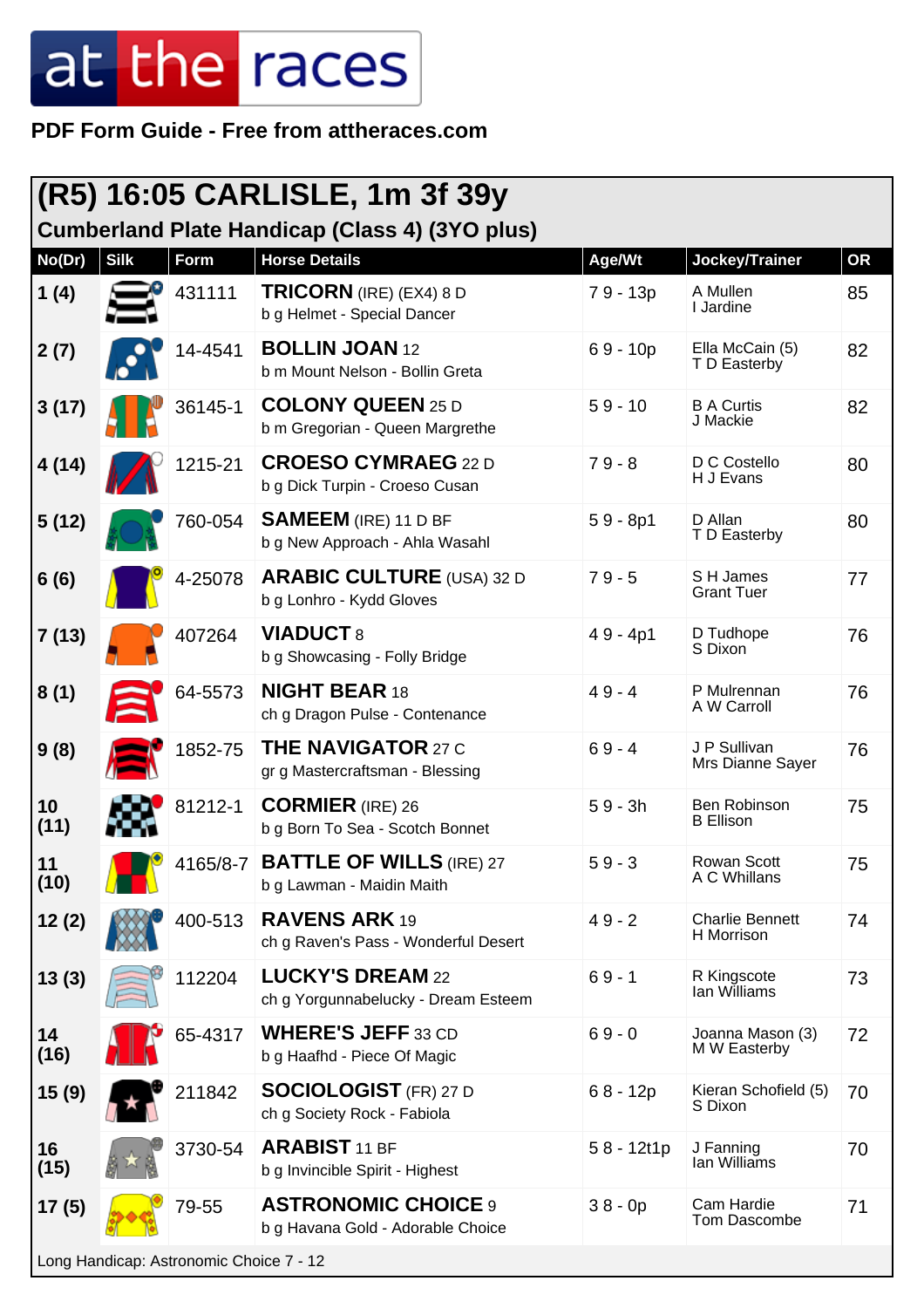**PDF Form Guide - Free from attheraces.com**

| (R6) 16:40 CARLISLE, 6f 195y<br>British Stallion Studs EBF Eternal Stakes (Fillies' Listed) (Class 1) (3YO only) |             |          |                                                                  |           |                                                    |           |  |
|------------------------------------------------------------------------------------------------------------------|-------------|----------|------------------------------------------------------------------|-----------|----------------------------------------------------|-----------|--|
| No(Dr)                                                                                                           | <b>Silk</b> | Form     | <b>Horse Details</b>                                             | Age/Wt    | Jockey/Trainer                                     | <b>OR</b> |  |
| 1(2)                                                                                                             |             | 1456-01  | <b>ILLYKATO 53</b><br>b f Toronado - Key Light                   | $39 - 3$  | <b>Edward Greatrex</b><br>M R Channon              | 102       |  |
| 2(7)                                                                                                             |             | $1 - 11$ | <b>CLOUDY DAWN (IRE) 22</b><br>gr f Kodiac - In The Mist         | $39 - 0$  | P Hanagan<br>W J Haggas                            | 87        |  |
| 3(3)                                                                                                             |             | 3-44014  | <b>ELVIC 8 D BF</b><br>b f Siyouni - Magical Romance             | $39 - 0$  | <b>B A Curtis</b><br>Archie Watson                 | 71        |  |
| 4(1)                                                                                                             |             | 434-934  | <b>MAMBA WAMBA (IRE) 19</b><br>b f Mehmas - Mistress Of Rome     | $39 - 0$  | T Hamilton<br><b>Adrian Nicholls</b>               | 95        |  |
| 5(6)                                                                                                             |             | 1342-43  | <b>MEU AMOR (FR) 19</b><br>b f Siyouni - Enraptured              | $39 - 0$  | R Kingscote<br>R M Beckett                         | 101       |  |
| 6(8)                                                                                                             |             | 32       | RABAT (IRE) 14<br>b f Mehmas - Refuse To Give Up                 | $39 - 0$  | <b>Connor Beasley</b><br>Mrs I Gansera-<br>leveque |           |  |
| 7(5)                                                                                                             |             | 5-57123  | <b>ROSEMARY AND THYME 30 D</b><br>b f Camelot - Scarborough Fair | $39 - 0t$ | G Lee<br>H Morrison                                | 76        |  |
| 8(4)                                                                                                             |             | 157-06   | <b>THUNDER BEAUTY (IRE) 21</b><br>b f Night Of Thunder - Quiania | $39 - 0t$ | D Tudhope<br>K J Condon                            | 101       |  |

ATR VERDICT: A few of these fillies have plenty to find in this Listed contest and it may pay to focus on those with proven form in Pattern company. MEU AMOR has placed form in this grade and should find things easier on this occasion now she is back against her own sex, having faced the colts when third at Epsom earlier this month. The Irish-trained Thunder Beauty left her reappearance run behind when a running-on sixth in a Group 3 at the Curragh last time and promises to be suited by the return to 7f, while the unbeaten Cloudy Dawn comes from a top stable and shouldn't be out of place in this company.

**Top Tip:** MEU AMOR (5) **Watch out for:** THUNDER BEAUTY (8)

at the races